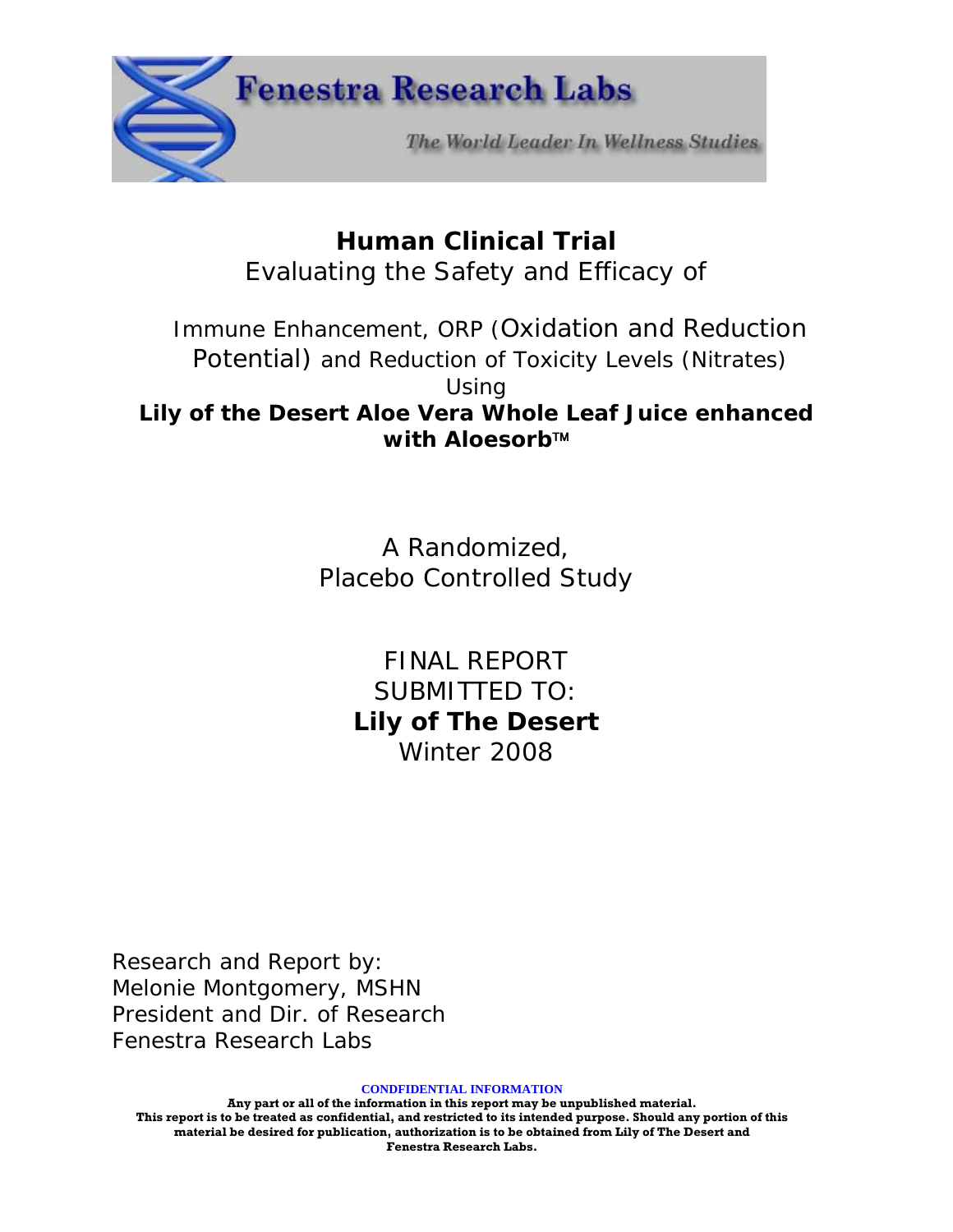

## **1.0 STUDY PURPOSE**

The purpose of this randomized placebo-controlled 30-day study was to evaluate an all-organic aloe vera dietary supplement product, to establish its safety and effectiveness.

## **2.0 STUDY OVERVIEW**

**Lily of the Desert Aloe Vera Whole Leaf Juice enhanced with**  Aloesorb<sup>™</sup> is an all-organic exclusive propriety blend. This product is composed of Certified Organic Whole Leaf Aloe Juice, 60mg of Aloesorb (per 2 ounce serving) and citric acid.

This was a 30-day, 75-subject study utilizing subjects drawn from a large population of people in general good health. The subjects were randomized into two groups and took either placebo or active treatment. Fifty-subjects were given the live product and 25-subjects were given the placebo product for the duration of this study.

The direct objective of this investigation is the performance of the test product compared to placebo within the thirty-nine cellular measurements of the *Optimal Wellness Test* along with arterial blood draws to evaluate White Blood Cell components. The *OPTIMAL WELLNESS TEST* portion of this research was done using proprietary devices and methodologies developed by FENESTRA RESEARCH LABS.

**Fenestra Research Labs is the company that developed the revolutionary** *Optimal Wellness Test* **(Anti-Aging & Wellness Analyzer***). The Optimal Wellness Analysis* **is an** *analytical,* **mathematically based test that actually measures** *wellness* **in every organ and system of the human body to within 2/100% accuracy. What we have established is a simple, reproducible, mathematical based system to determine if a natural product is resulting in your**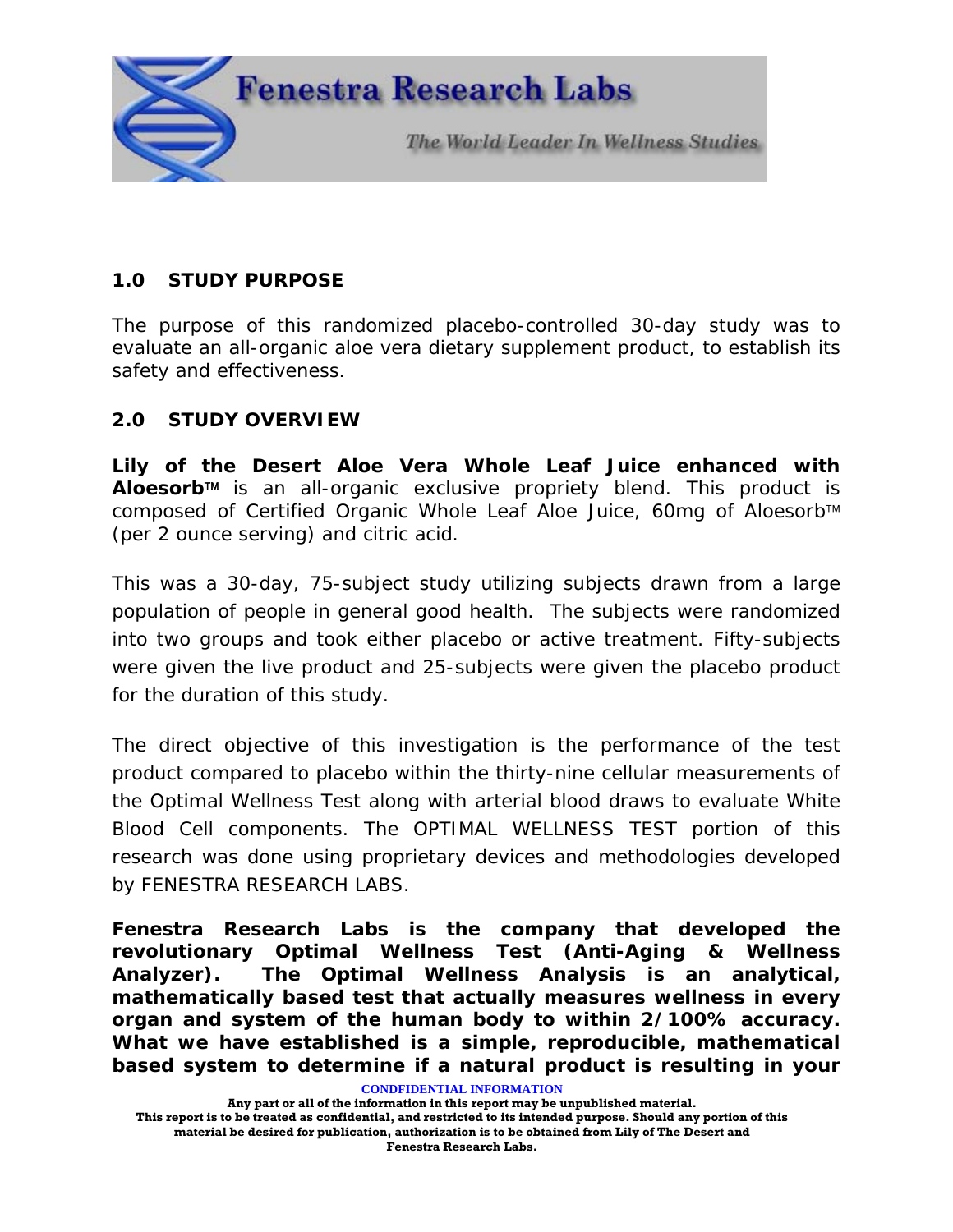

**body mover closer to or farther from** *Wellness parameters***. Making it possible for healthcare professionals to** *objectively* **establish, determine and provide improved cellular health for patients. The** *Optimal Wellness Analysis* **cannot be compared to traditional lab testing devices because nothing-available today tests for wellness, they all test for disease. The typical patient in today's world is becoming more and more aware of the need to treat the cause rather than the symptom, and that is precisely what the** *Optimal Wellness Test* **provides, while eliminating all opinion and guess work!** 

**The measurements we use for our analysis are not subjective nor are they questionable science. It is an analytical system that uses cutting edge science to evaluate health at the cellular level. Many of the measurements are based on multiple points of data. This system measures thirty-nine cellular parameters. Every measurement we use can be found in any college text book of chemistry, biochemistry, biology, or physics. The standard values of theses numbers have been well established for a decade at minimum.** 

## **3.0 PROTOCOL**

#### **3.1 SCREENING and FOLLOW-UP**

Following an initial screening at Visit 1 (week 0), subjects entered a 1-week baseline period (subjects were told to refrain from taking any unnecessary OTC's, prescription drugs, or natural products for the remainder of the study). Subjects who met all inclusion criteria and none of the exclusion criteria during the intake at Visit 2 (week 1) were then provided either the placebo or **Lily of the Desert Aloe Vera Whole Leaf Juice enhanced**  with Aloesorb<sup>™</sup> The second evaluation on Visit 3 (week 3) was performed following standard procedures and the study's protocol was again reviewed with each subject on an individual basis. Final evaluations of test subjects were completed on visit 4 (week 5) of the study.

The placebo product and the test product were both taken orally on an empty stomach for this study. Each product was also ingested at a rate of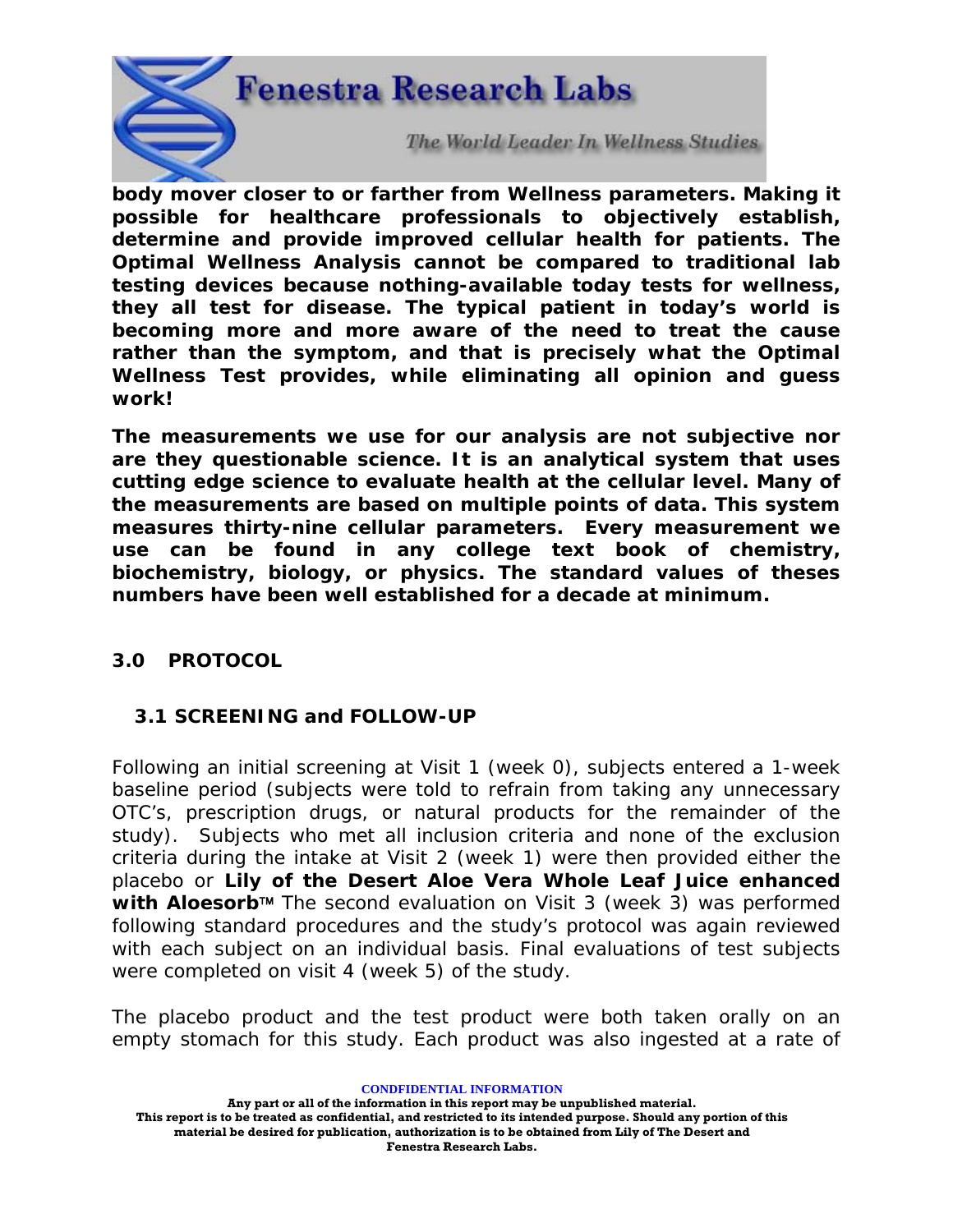

two ounces, three times daily for the duration of this study. There were no complaints about the products taste or stomach upset from either product.

Study subjects (18 yrs or older, M/F) had to be in generally good health.

# **3.2 INCLUSION CRITERIA**

- A written informed consent consistent with required guidelines and meeting prior to participation in the trial.
- Male/female subjects 18 years of age or older.
- Subjects who were able to follow the protocol as designed by Lily of The Desert and Fenestra Research labs.
- Generally good health.

# **3.3 EXCLUSION CRITERIA**

- History of head trauma.
- History of serious diseases or illness.
- Moderate to severe renal insufficiency.
- Recent history (<6 months prior to Visit 1) of myocardial infarction.
- Regular use oxygen therapy.
- Active tuberculosis, a history of cancer within the last 5 years (treated basal cell carcinoma allowed), thoracotomy with pulmonary resection within 1 year prior to the trial, currently in a pulmonary rehabilitation program or who have completed a pulmonary rehabilitation program in the 6 weeks prior to the screening visit (Visit 1).
- Current prescriptions for diuretic medications, cardiac stimulants, or any other medication that may, in the opinion of the Fenestra Research staff, alter testing results.
- **CONDFIDENTIAL INFORMATION**  Use of opiate analgesics, prescribed or otherwise, obtained for recreation or for any treatment reason including migraine.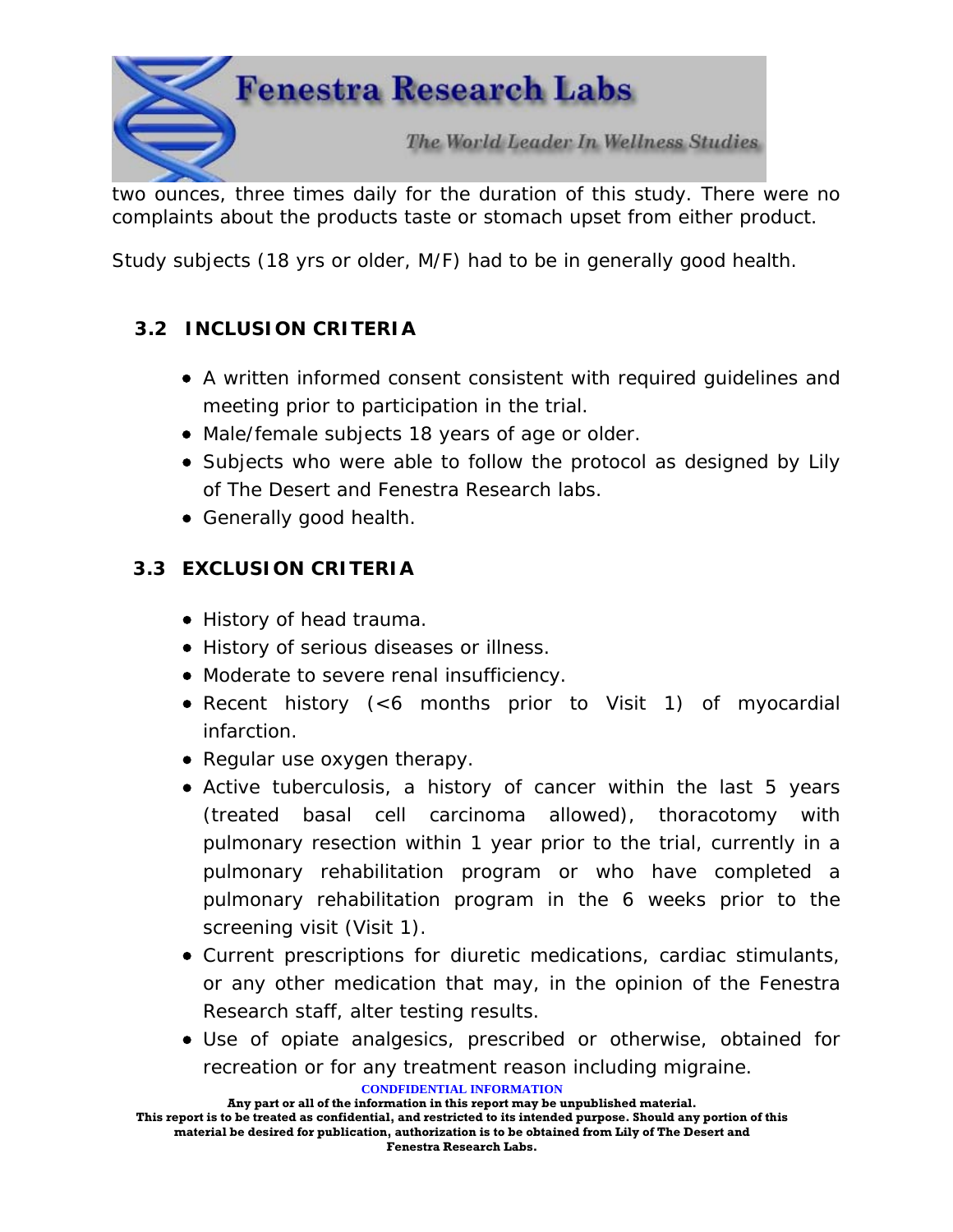

- History of drug addiction.
- Females who are pregnant, lactating, or nursing or who may become pregnant during the course of the study.
- Diagnosis as HIV-positive, diagnosis of AIDS, or with any neuromuscular condition including CP, MS, ALS, or Huntington's Chorea
- Uncontrolled hypertension (*e.g.* BP>150/100).
- Patients with any condition not previously named that, in the opinion of the investigators or intake staff, would jeopardize the safety of the patient or affect the validity of the data collected in this study.

## **4.0** *OPTIMAL WELLNESS TEST* **DATA ANALYSIS**

Certain physiologic parameters indicative of various states of oxidative stress, electrolyte imbalances, immune system function, and toxicity were measured during this study using OWT apparatus and calculation algorithms. OWT apparatus and calculation algorithms are proprietary and were developed by **Fenestra Research Labs**. All measurements were taken at baseline (Testing  $# 2$ ), Testing  $#3$  and at the study's end.

## **4.1 PARAMETERS MEASURED IN BOTH URINE AND SALIVA INCLUDED:**

 $pH_1$ , r $H_2$  (a derived index of oxidative stress), ORP (redox potential), and r (resistivity),Conductivity, Nitrates, Nitrites, Ammonias, Milliewatts, Cations, Anions, Degrees Brix, Surface Tension, Specific Gravity, Urea's, Mercury Levels, Aluminum Levels, Lead Levels, Copper Levels, Anabolic Balance and Catabolic Balance.

**CONDFIDENTIAL INFORMATION**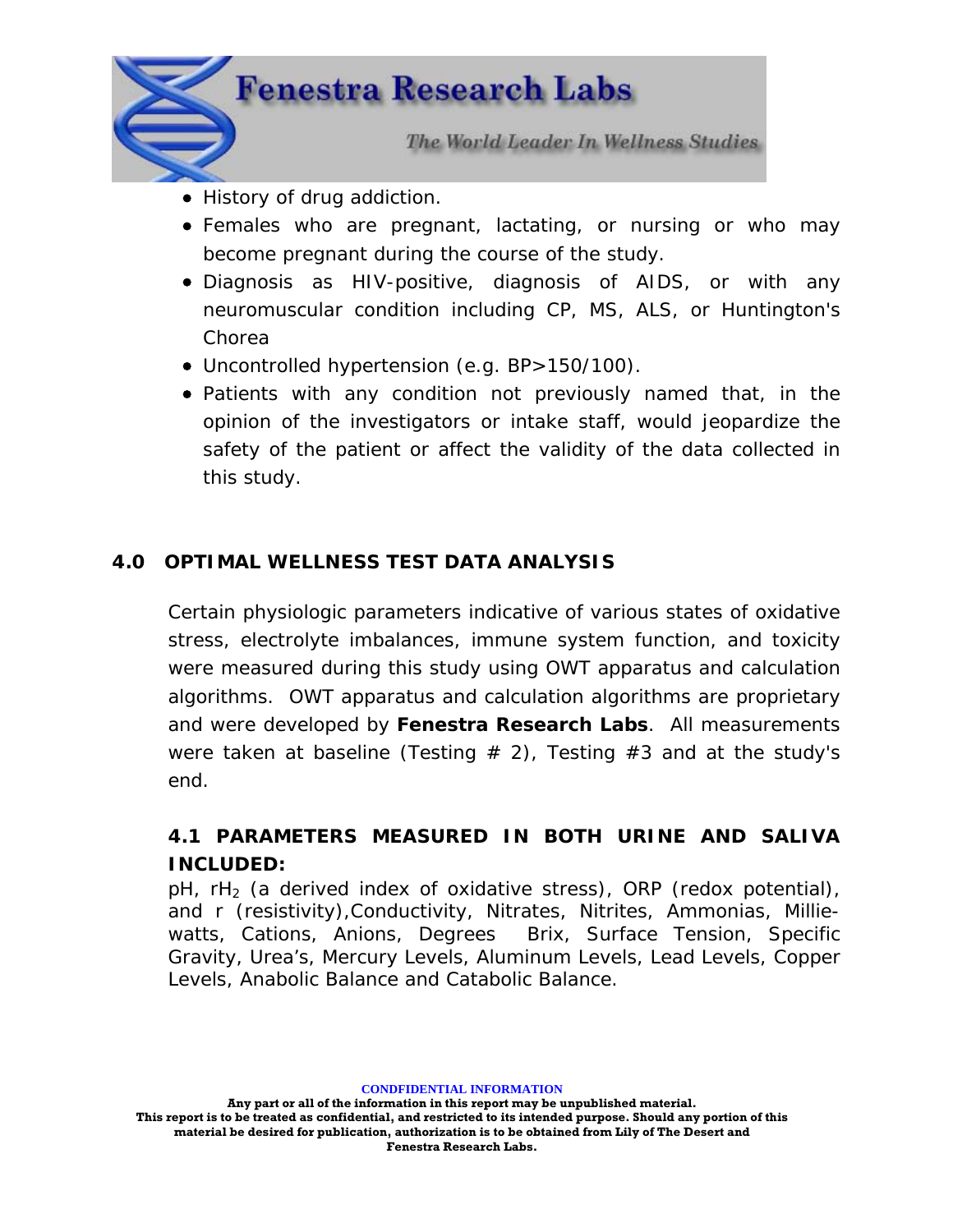

## **4.2 PLACEBO GROUP OWT DATA**

There was no statistically significant change in any parameter measured for the placebo group.

## **4.3 COMPARATIVE TESTING**

A simple non-paired t-test comparing the differences between baseline and final parameter values for placebo and live product groups showed small but statistically significant changes in salivary conductivity, and resistivity, and in urinary specific gravity, ammonia, nitrates, and conductivity.

Longer studies are planned to further investigate the significant positive changes seen in this study group.

### **5.0 BLOOD TEST DATA ANALYSIS**

Arterial blood was drawn on visit  $#2(Baseline)$ ,  $#3$ , and  $#4$  for all subjects in this study. Each blood test is an average of three drawn from the same subject, at the same time for each office visit. Standard blood draw practices were observed at followed for all office visits. Professional healthcare staff preformed all related blood contact protocol.

#### **5.1 BLOOD COLLECTION:**

Approximately 7ml of venous blood in a red top tub is collected from each subject at each blood draw.

#### **5.2 BLOOD OBSERVATIONS:**

Observation, measurement, and calculations of changes in White Blood Cells (WBC) were collected at each office visit from each subject.